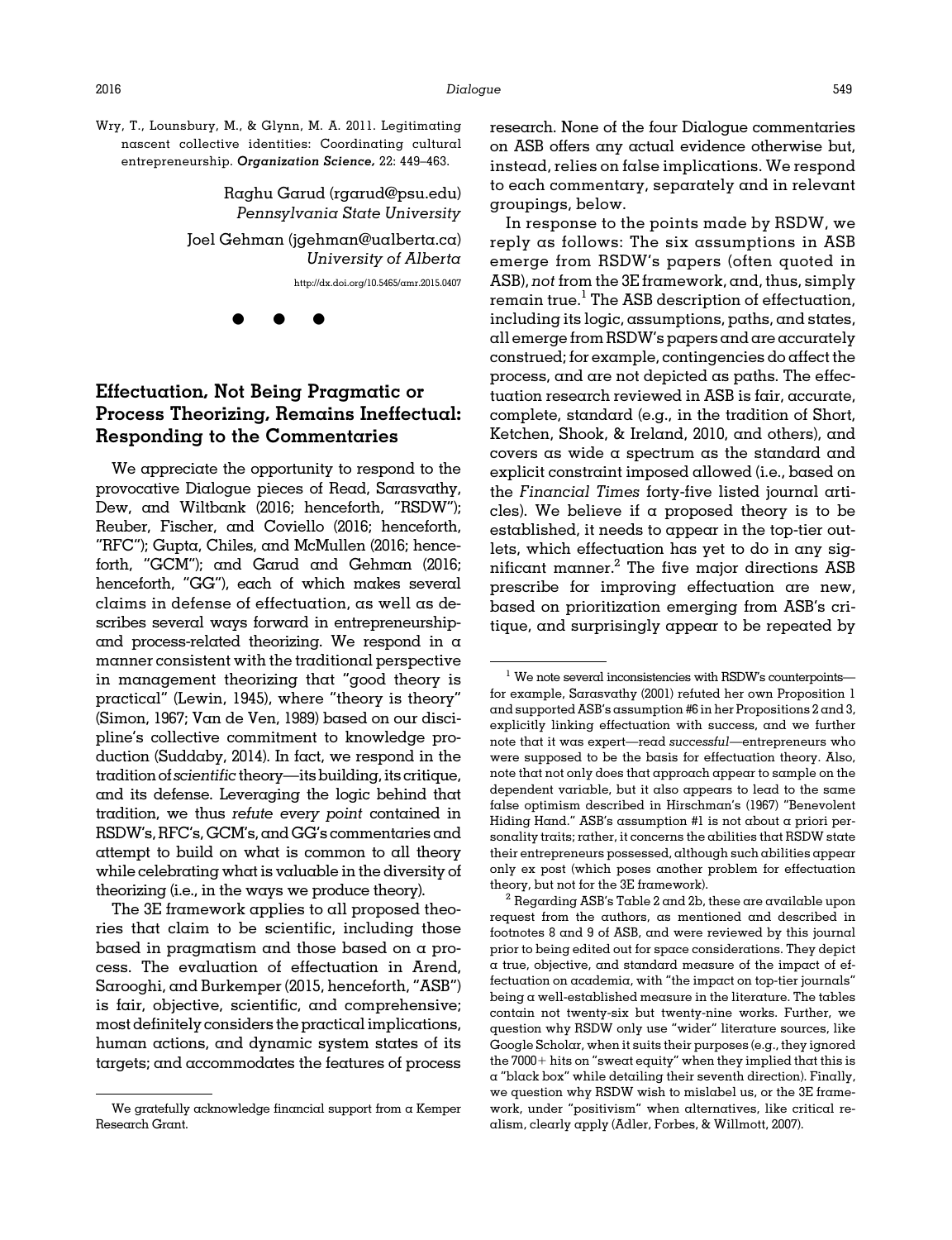RSDW in their own directions. Overall, the logical conclusion is that effectuation remains ineffectual (proof: we assert the 3E framework applies to all proposed scientific theory, and if effectuation is one, then it has been critiqued correctly as ineffectual; alternative proof: if RSDW believe the ASB depiction of effectuation is correctly evaluated as ineffectual, and if ASB's depiction is correct as we assert, then effectuation is again a "scarecrow").

In response to the points made by RFC, we reply as follows: The reality that "theories evolve" (Reuber et al., 2016: 1) is in no way inconsistent with the necessity to evaluate them at regular intervals. ASB very much considers productive paths not yet taken in effectuation in the five grounded directions provided. And ASB very much recognizes effectuation as evolving (e.g., in footnotes 1 and 8). RFC's proposed alternative criterion focusing on whether constructs have "stabilized" (i.e., are consistently defined, clear in scope, with clearly depicted relationships) is explicitly addressed in ASB's 3E framework (see E2). The  $3E$  framework is a robust theory-assessment tool with criteria that are agnostic about whether a theory is true (which is a major concern of pragmatism), making RFC's implication unfounded (and, in fact, ASB refers to "practical" issues more than to "truth" issues). We point to RFC's own statement about effectuation theory presenting no evidence of its impact on entrepreneurial practice as itself proof that effectuation is not a pragmatic theory (because such a focus on practical impact would be the primary concern). Thus, we believe that the common defense of each of the first two Dialogue pieces that effectuation is a different type of theory—a "pragmatic" one—and, as such, is not open to a critique from the 3E framework holds no intellectual weight based on any premises provided.

#### BOATS WITH HOLES SINK AT HIGH TIDE

Three scientific approaches to defend a proposed theory exist. Defense One: prove that alternative theory-assessment criteria apply and are met. This defense consists of providing the "correct" criteria (and proving why those apply rather than the proposed criteria), and then proving the proposed theory meets them. Defense Two: accept that the given assessment criteria do apply and prove these are actually met. This defense consists of proving that the original criteria are met with alternative

evidence, and then explaining why there is a difference in evidence regarding whether the criteria are met. Defense Three: prove that the proposed theory was inaccurately depicted and that an accurate depiction meets the given criteria. This defense consists of explaining what the correct depiction of the theory is and proving it meets all of the criteria, and then explaining how the discrepancy of depiction could have arisen. The first two Dialogue commentaries appear to pick pieces of these defense approaches without ever completing any one of them; as such, they leave the impression that effectuation-as-a-theory is ultimately indefensible.

Further, RSDW's and RFC's suggested directions lack any foundation and any basis for prioritization, because they provide no logic identifying weaknesses in effectuation. (ASB's directions are solidly grounded in the weaknesses arising from its critique of effectuation). RSDW's list of seven areas arise out of the subjective interpretation of their own work and a questionable wider literature review, and so lacks any objective, scientific, or practical logic. RFC's bases for their directions also raise questions. The authors assert that a better way to "take stock" (Reuber et al., 2016: 538) of effectuation would involve "recognizing its dynamic nature" (Reuber et al., 2016: 536) by focusing on assessing whether constructs are stable. It appears the assertion is groundless. First, the evaluation of an evolving entity at any point in time does not conflict with the fair assessment of its use at that point in time, nor does it conflict with its evolution (in fact, it helps). Second, there is nothing about the 3E framework that assumes that the target of critical analysis cannot, or should not, evolve. ASB evaluates a proposed theory at a point in time, being used by real people in that form then, from which justified directions for evolution can then be logically argued. Third, taking stock of effectuation after twelve years of evolution allows significant settling of its characteristics. Fourth, ASB does recognize explicitly that effectuation continues to evolve.

Further, RFC assert that directions involving "habit"—as an important part of what pragmatism is—are well-founded. That assertion also appears baseless. First, the pragmatist philosophy remains underdefined in RFC, and Gross (2009) actually focuses on "problem solving" as his version of that very splintered philosophy. Second, the more accurate quote from Gross (2009: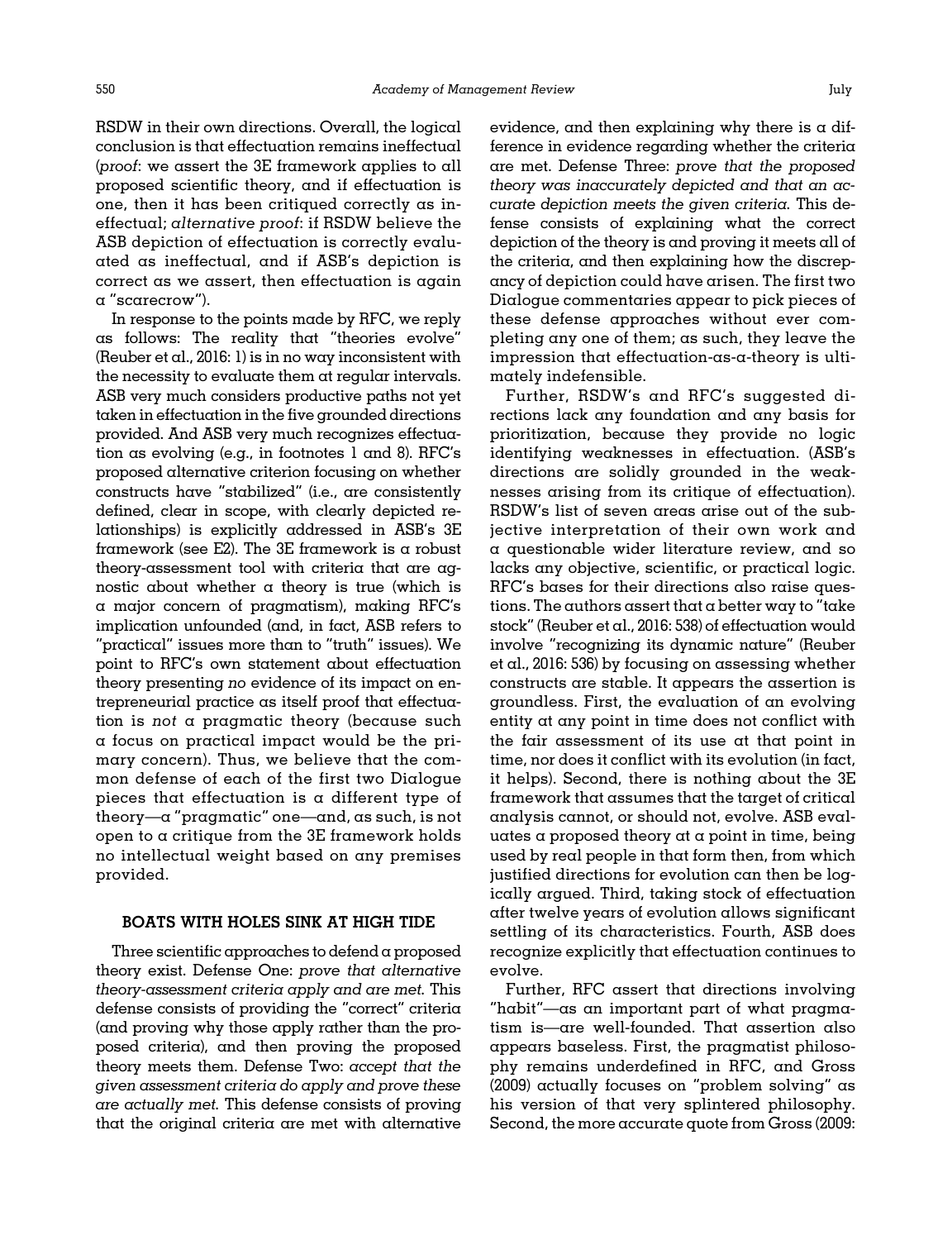366) states that responsive action rather than pragmatism itself involves habit, and that even that claim may be controversial. Third, effectuation appears to already consider habits in its descriptions of decision-making "logics" (e.g., in the affordable loss approach). Fourth, habit appears well-studied outside effectuation, as constructs like heuristics, routines, and operating capabilities. Fifth, the direction of studying transitions between habit and creativity appears wellstudied already in the form of ambidexterity and similar concepts involving reflective learning.

## THE EYE SEES NOT ITSELF BUT BY PRAGMATISM

Pragmatism is invoked in RSDW's and RFC's commentaries as some sort of defense, and that is unfortunate. It is unfortunate because (1) such a defense is inconsistent with the apparent management theorizing tradition focused on the one explanation-centered standard on which we build knowledge, and (2) pragmatism is both underdefined and apparently misunderstood in their commentaries. Pragmatism is a somewhat vague philosophy of science that is like a cloud from which RSDW and RFC each chose a particular speck of dust; for example, over a century ago, it had already splintered into thirteen forms, most of which were defined by their notions of the nature of truth (Lovejoy, 1908). As such, it seems RSDW and RFC share a misunderstanding of pragmatism as being not about truth and truth finding, when, in fact, it is (e.g., there is a pragmatic theory of truth, and pragmatist social science seeks truthful knowledge about how things work in social life [Watson, 2011]).

Besides that basic misunderstanding, RSDW and RFC also share a misperception that effectuation is a pragmatic theory; it is not. The literature reveals no support for such a categorization; instead, it refutes the idea that effectuation is a true pragmatic theory. For example, Watson (2013: 25) notes that while effectuation acknowledges pragmatism as one part of its intellectual lineage, effectuation diverges from pragmatism in important ways; for example, pragmatic nonlinear patterns are expected to apply to managers as much as to entrepreneurs in the latter, but not in the former. Steyaert (2007: 465) notes that effectuation (1) is only partly grounded in pragmatist philosophy and (2) has not made a practical impact after twelve years(supporting RFC's similar contention), which is an outcome that is inconsistent with that philosophy. Finally, RSDW and RFC both summarize their versions of pragmatism in a few words, but Papini notes that "whoever should define pragmatism in a few words would be doing the most anti-pragmatic thing imaginable" (2005: 122).

# AMBITION SHOULD BE MADE OF STERNER STUFF

Given the unusual challenge of having to react to a table of points (see RSDW's piece), we employ a suitably unusual response here. We ask the reader to consider effectuation not as  $\alpha$  theory but, rather, as a collection of marketing choices that includes its construction as an umbrella of previously established concepts, its misrepresentation of what it contrasts with, and its "form" as the kind of message that people want to hear. Doing so provides a basis for the rejection of all three parts of RSDW's table.

We reject the first part of their table for two reasons. First, it misrepresents the widely accepted critique that effectuation has not acknowledged or built on previous work, and it fails to show specifically how effectuation has added original value. Second, it shows effectuation as self-servingly linked to known ideas (e.g., experimentation, risk sharing, making do, adaptability, action orientation, loss aversion, and so on), without explaining why connecting to them matters. Simply pointing out that effectuation is related to these ideas amounts to a tautology where effectuation is related because it is defined by the ideas of others (e.g., even the Uppsala model mentioned in RSDW was an entrepreneurial decision making under uncertainty approach—an approach similar in function to effectuation—that predated effectuation by some twenty years).

We reject the second part of their table for two reasons. First, claiming some level of empirical support is also tautologous because such support of its component parts, which have been well established in prior work (e.g., on experimentation), is expected. Second, the works cited do not provide significant support for effectuation as a unique theory.<sup>3</sup> Nearly all of the empirical studies consider effectuation as a logic, a venture creation mode, a construct, or an approach; none consider it as

 $3$  A table analyzing the extra empirical works is available upon request from the authors.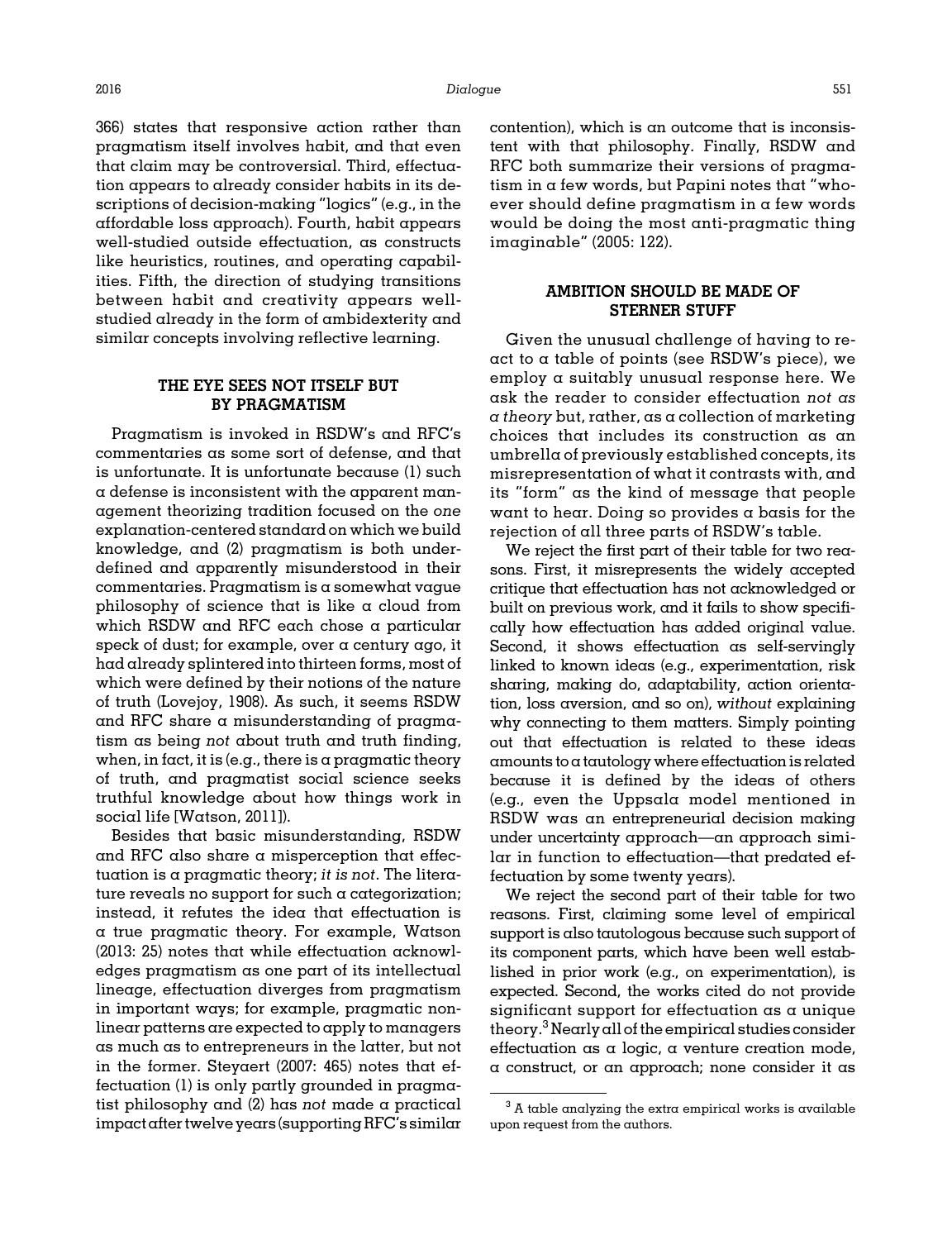a theoretical system. Consequently, most of the empirical findings are based on comparisons of effectuation with other modes of action, especially what has been defined as "causation." There is only one study in the table that qualitatively supports the superiority of effectuation over causation (Kalinic, Sarasvathy, & Forza, 2014). In the other studies effectuation is analyzed descriptively, with its effectiveness compared to other approaches in a contextual or stage-dependent manner. Also note that we discovered a further flaw of effectuation in the process (and it is a logical flaw)—that is, "expertise" is hypothesized to reduce the uncertainty faced by the entrepreneur, yet such reduced uncertainty would lower the need to apply effectuation as the very process that expert entrepreneurs are supposed to use more but who should then use less!

The marketing choice by effectuation scholars that provides both empirical support and educational attraction centers on contrasting effectuation with an approach described as some "thing" labeled causation. For example, the firm inflexibility characterized in the measurement of causation has aided the empirical support for effectuation being favored in surveys by socalled expert, pivoting entrepreneurs. However, it is worthwhile to note that causation is a rather poor and overly simplistic caricature of microeconomics, whether considered as positivist or not. For example, consider that even the "heart" of effectuation (as RSDW describe it)—defined by the often delusional belief that the entrepreneur can actively change his or her world and future—is actually very well understood in the real economic positivist tradition (e.g., in Schumpeter's [1934] creative destruction, in Kirzner's [1985] focus on the available means described by Penrose [1959], and in Shackle's [1955] action taking under uncertainty).

Finally, we also reject the third part of their table for two reasons. First, it misrepresents ASB's critique that effectuation does not establish practitioner value and, instead, presents data about pedagogical adoption and website and press popularity. It is easy to explain the draw of effectuation's empowering message for the public— $\alpha$  $message$  that anyone can be a successful entrepreneur if he or she just follows  $\alpha$  simple process. However, numbers of books, courses, instructors, and Internet eyeballs do not actually constitute evidence of practitioner value. Second, there is little evidence to date that all of the effectuation-based education has actually made a positive impact, either in an absolute sense or in a relative sense, as compared to the impact of alternative, noneffectual entrepreneurship education approaches.

We would be remiss if we did not comment on a few additional choices made by RSDW to defend effectuation, as appear in the RSDW piece. For example, in comparing ASB's Figure 1 to Sarasvathy's textbook Figure 12.2 (Sarasvathy, 2008: 274), the ASB figure covers all but one of the "boxes" from the original logic (n.b. we do not explicitly cover the social welfare box) and adds only the factors (e.g., a feedback loop) that were implicit in that logic; the assumptions asserted in ASB about effectuation are valid (e.g., regarding #2, nonpredictive control is part of effectuation's definition as not needing to predict a controllable future); and ASB's directions cover all of RSDW's directions (e.g., RSDW's direction 4 is covered in ASB's directions 2 and 5 on goal setting and cooperative abilities). Thus, RSDW's choice to allege "misconstrual" (Read et al., 2016: 528) as a defense and to ignore their own quotes and overlapping ideas all appear to be off message.

# PRAGMATIC DIRECTIONS FOR THE COLLABORATORS

Further directions for effectuation's evolution, based on our critique of RSDW's and RFC's commentaries, acknowledge the tradition in management for the need to have a reverence for science and its method if one wishes to contribute to theory. Direction One: choose one standard defense logic (of the three outlined above) and follow through on it completely. Direction Two: focus on unifying the explanation-centric approach to theory that has been traditional in management, rather than splintering it, but if the latter is chosen, be very specific and consistent about what that splintering is (rather than what it is not) and why such an unusual choice is valuable to the field at this point. Direction Three: be academic in spirit and practice; refrain from stating something as "fact" without providing solid evidence (e.g., that effectuation is a pragmatic theory), refrain from sticking the proposed theory's name on something and coronating it a "thing" (e.g., there is no such thing as an "effectual spirit," and we believe that kind of branding is not science), and refrain from usurping previous ideas (e.g., ambidexterity) by stating that they somehow model effectuation's unproven concepts. Direction Four: rather than incorporating goal hierarchy, connect effectuation to an established process (like the garbage-can model); for example, for the idea that solutions and problems—or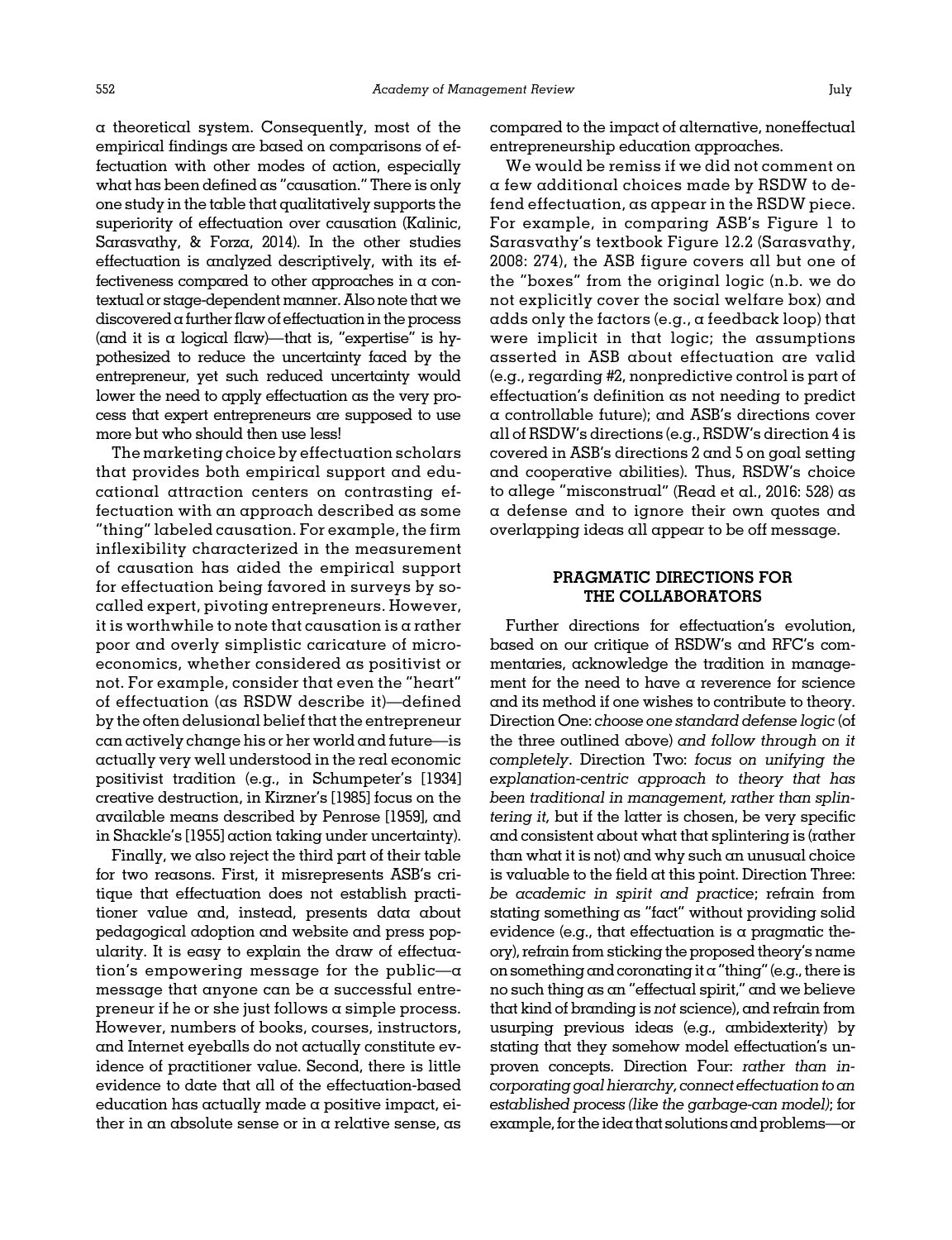goals and means—can connect in an individual, an experiential process is likely a better fit.

# A PROCESS OF ELIMINATION

We now turn to the last two Dialogue pieces, both of which leverage the idea of process theory as a defense for effectuation. For hundreds of years there has been one core conceptualization of theory, one that has included processes, across science—in chemistry and biology (e.g., diffusion models)—and social science (e.g., in game-theoretic models of decision making), even encompassing probabilistic and time-dependent relationships among observables. Apparently, to some, that all changed with one chapter in one book, as suddenly there was a second fundamental type of theory then called "process theory" by Mohr (1982). At the time, this "incredible revelation" was met with a dull thud—as evidenced by the contents of four published reviews (Hendrickson, 1983; McKiernan, 1984; Pfeffer, 1983; Robertson & Macdonald, 1984), all of which seemed to find that the poorly referenced, underargued assertion of the existence of  $\alpha$  second type of theory was a somewhat desperate attempt to find some "stability of results across research studies" (Pfeffer, 1983: 324), and that Mohr nevertheless believed in a core concept that all theory "should be able to provide stable, consistent prediction of behavior" (Hendrickson, 1983: 706). As such, we question the reverence of Mohr's process theory by GCM and GG (along with the unwarranted attacks on variants like the so-called synthetic theorizing of Baron, Eisenhardt, and others). We question why scholars who worry about the promotion of one type of theorizing at the expense of others are happy to do just that themselves.

We agree with the constructive and inclusive approach of Langley (1999: 691) and others who draw on Weick (1979) and acknowledge that there exists one definition of theory, where theory is supposed to be "accurate, parsimonious, general and useful" (i.e., addressing E2 and E3 in the 3E framework), with multiple strategies to get to it, including process research, and that theory building involves data-driven generalization (E1, E2, and E3), theory-driven hypothesis testing (E3), and inspiration (E1 and E2). In other words, we see the explicit agreement from top scholars in process research that the assessment criteria in the 3E framework do apply. How could they not? Does process research–based theory not build on valid

observation (E1)? Does it not explain phenomena drawing on units(e.g., events), laws(e.g., probabilistic relationships), boundaries, states (e.g., times when measurements and interventions can occur), assumptions, and logic (E2)? Does it not seek to establish its value in generalization and in increasing the understanding of phenomena for its stakeholders (E3)? If it doesn't, how exactly is what some call process theory a form of science?

### CATEGORICAL DELUSIONS OF GRANDEUR

First, neither GCM nor GG prove that effectuation fits their definition of  $\alpha$  process theory. For example, effectuation does not meet the requirement for time ordering to be critical (Van de Ven & Engleman, 2004) or the requirement for a listing of ingredients and a recipe that tells how Y occurs whenever X does (Mohr, 1982). In fact, Moroz and Hindle even note that Sarasvathy's hedging places the "roots of effectual logic within an equilibriumbased perspective" (2012: 804).4

Second, neither GCM nor GG prove the existence of  $\alpha$  set of papers describing  $\alpha$  process that occurs on some separate ontological and epistemological plane, as effectuation's set of papers fails to do as well. In fact, McMullen (the M in GCM) and Dimov's (2013) Figure 1 depicts how the same "observation space" (read the same idea of reality and knowledge) can be divided into both variance- and process-based research.

Third, the "rich" depictions of process research (in contrast to the alleged stark ones of variance research) as somehow a superior form of capturing a phenomenon, and thus generating better understanding, are suspect. The reality is that all research papers are subject to the same page-length restrictions; that while qualitative data may paint wonderful pictures, quantitative data also provide deep insights; and that all

<sup>4</sup> There are several instances in the work of effectuation scholars that clearly demonstrate a variance-based logic. First, the causation-effectuation dichotomy is written in variance-based terms as the comparative propositions of Sarasvathy (2001). Second, Read, Dew, Sarasvathy, Song, and Wiltbank's (2009) meta-analysis of effectuation and venture performance is based on the premise that there is an inherent variation in the extent to which firms or entrepreneurs follow an effectual logic. Third, Sarasvathy, Kumar, York, and Bhagavatula (2014) acknowledge that empirical measures of effectuation are necessary, citing Chandler, DeTienne, McKelvie, and Mumford's (2011) developed measure of effectuation. Finally, RDSW's table of effectuation research contains many studies that have followed variance-based logic.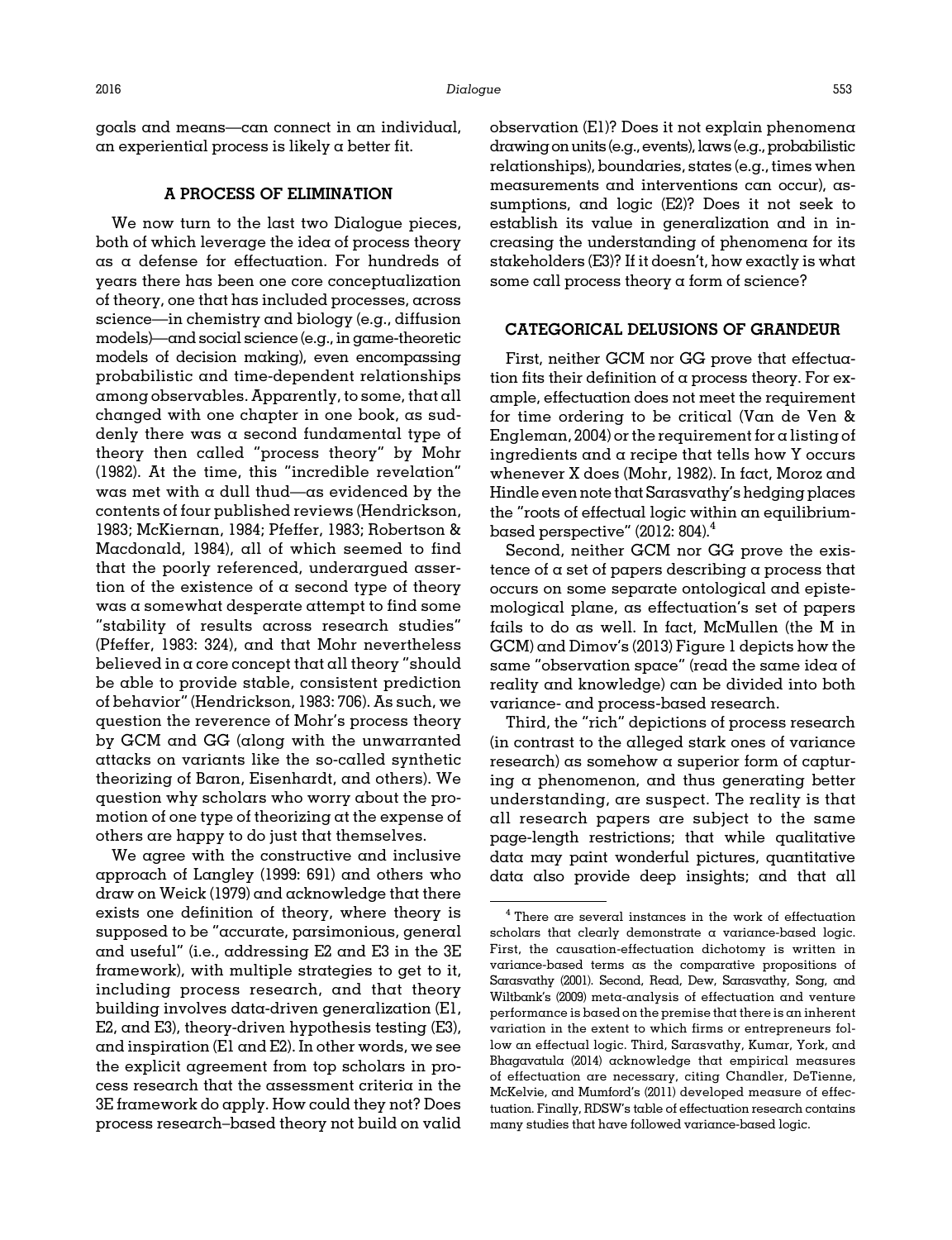research, both empirical and theoretical, involves simplifying reality in order to focus on important factors (e.g., events and variables) and relationships (e.g.,whether linear or nonlinear, sufficient or necessary). No one type of research (e.g., variance or process) dominates all others for the examination of phenomena; complementarity is desired—for example, "answers to process research questions tend to be meaningless to their users without an answer to their corresponding variance theory

#### LABEL IT FALSE

questions" (Van de Ven & Engleman, 2004: 355).

Many of the arguments in GCM and GG are rooted in mislabeling; we address and correct several of those issues here. First, a "system state," even a stable one, can be an "event" or any other theoretical or real (naturally or artificially delineated) intermission where field measurements can be taken or managerial interventions can be done. There is absolutely no requirement for a strict equilibrium (i.e., where no change occurs). As such, any argument that the 3E framework does not accommodate processes, based on mentioning the term state, is meritless.

Second, we do admit to describing what effectuation is supposed to model as "a process"; that does not, however, imply that we consider effectuation to be a process theory.

Third, labeling the language in ASB as propositivist and normal science, and the 3E framework as variance based or strictly positivist, is simply wrong. We were inclusive, appealing not only to those writing standard theoretical papers who use propositions (Delbridge & Fiss, 2013) but also to others not doing so by drawing on process scholars like Pentland (1999), and by referring to process ninety-four times (which, according to GCM, implies that it plays "a highly influential role" [2016: 541] in the 3E framework), in order to argue for a shared core of "what theory is" across approaches.

Fourth, equating theorizing with theory is misleading; we agree that there are many ways to theorize (i.e., what one does to produce  $\alpha$  theory; Swedberg, 2012), but that in no way implies that there are many types of theory (in fact, Swedberg's phases and rules are consistent with the 3E framework). An appeal byGG to DiMaggio's(1995) "theory types" does not help either, since the definition of "narrative theory" involves empirical testing and

scope condition delineation—assessment criteria straight out of the 3E framework.

Fifth, the idea that "performativity" is another theory-on-another-plane is also misleading. Bohr himself notes that traditional measures can be used to study the phenomena defined as such (see Barad, 2003: 814), making the 3E framework applicable (and, in fact, Van de Ven and Poole [2005] rightly point out the ironies of the performative approach in that words do reify these processes ex post and so a representational evaluation can be done).

Sixth, performative utterances (e.g., I name this ship "Poseidon") are abstractions (Austin, 1962: 146) and can certainly be evaluated in terms of being right or wrong, especially ex post (Austin, 1962: 145), as could any "theory" describing action.

Seventh, the 3E framework does not screen out observations of any type; it is a theoryassessment framework open to all valid observations (in E1).

Eighth, the inference that the 3E framework negatively affects work on "grand challenges" is wrong. We are very much interested in addressing such wicked problems in reality, with or without formal academic theorizing (as social entrepreneurs have done for decades), and see no reason why the 3E framework cannot help guide formal theory building relevant to these phenomena. Just because GG label such challenges performative, where the focus is on action, does not mean any one approach has a claim; all science, certainly all applied science, is about the intention to intervene in the world, and that certainly fits well with the engineering-friendly 3E framework.

#### DIRECTIONS TO IMPROVE THE 3E FRAMEWORK

It is valuable to consider how to leverage the 3E framework further. (We were disappointed that the Dialogue authors did not offer specific suggestions for improving the framework.) One further refinement that could be made is to add the evaluation of any proposed theory on its "internal coherence" among the framework criteria. For example, Burrell and Morgan (1979) spoke to a need for fit among the assumptions over ontology, epistemology, methodology, and "human nature" in a theory's approach. One further way to leverage the 3E framework would be to vary its depth of application depending on whether the proposed theory is only "partial"' or "mid-range," versus fully formed.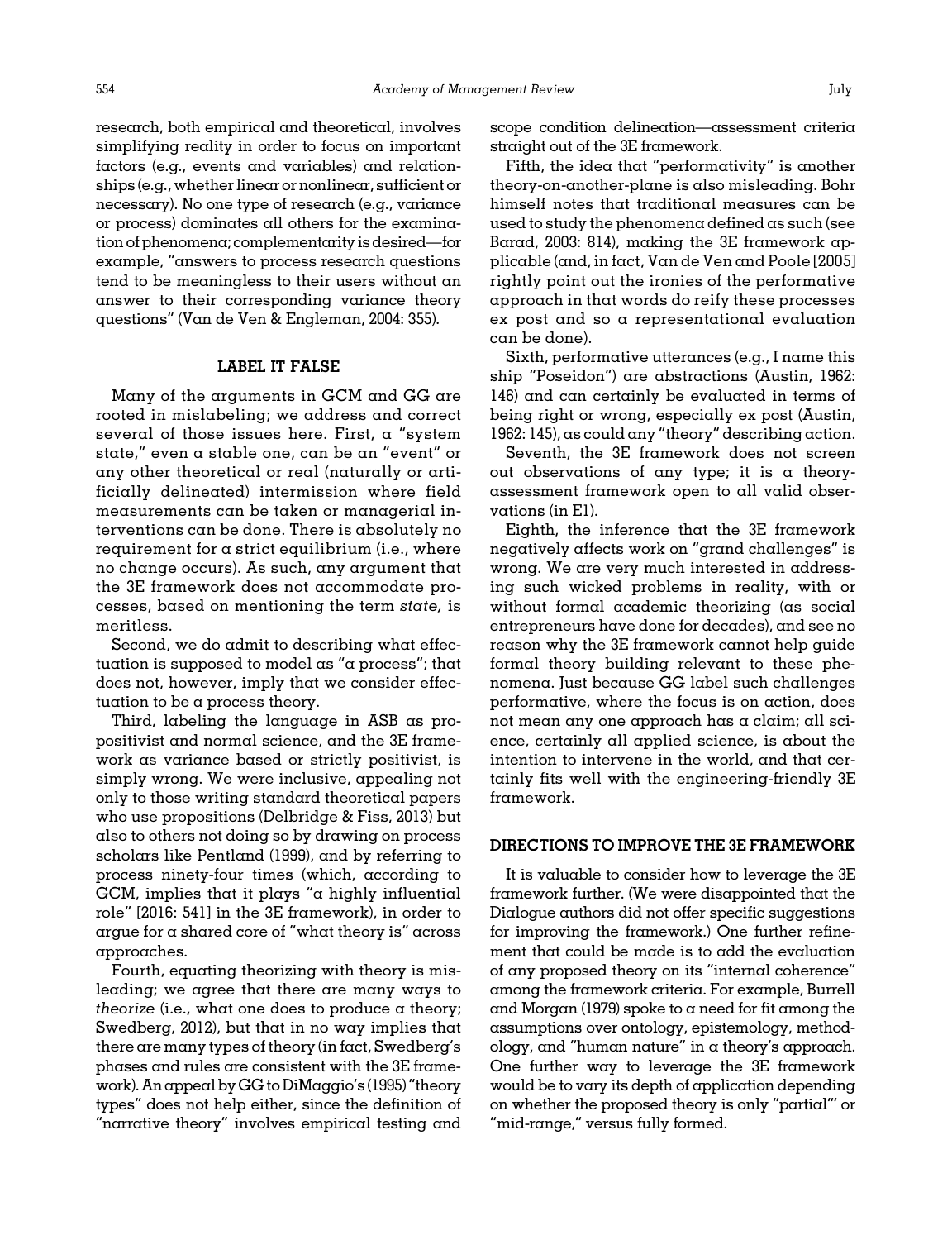## AN EFFECTIVE WAY FORWARD

We wish to build on the sentiments of Delbridge and Fiss to find "a willingness to engage constructively across a range of approaches to theorizing, rather than a defensive positioning"  $(2013:$ 330). We find it disappointing that the defenses in the four Dialogue commentaries to  $\alpha$  fair and explicit critique of one proposed theory have been based on divisive arguments that propose that no core of "what theory is" exists (and upon which an assessment framework can be built). The authors assert that the targeted proposed theory is somehow impervious to criticism because it is alleged to be a new type "X" of reality/knowledge/ phenomenon (e.g., pragmatic or process based), yet not so new as to lose the benefits of the label "theory." All that without evidence that the proposed theory fits the specifics of X, if there was any consensus on what X was to begin with. All without providing a set of alternative criteria that needs to have zero overlap with the offered framework (and proving that the proposed theory meets all such alternative criteria). And all apparently violating a consensus on "what theory is" that has existed for hundreds of years across diverse fields of research, including those that study X-type phenomena (e.g., pragmatic and process-based phenomena).

We want to engage constructively, and our intention in providing the 3E framework was to do just that. We based the framework on how top management scholars have used the term theory, focusing on the papers that describe how to build better theory, as well as those centered on how to assess it. We certainly did not offer the framework to be exclusionary. We value diversity in theorizing. But, much like how "intellectual property" is defined, we also respect that only specific "things" can be theory—those contributions centered on novelty, usefulness, and nonobviousness (where usefulness stems from coherence as a description and explanation of experienced phenomena; Gioia & Pitre, 1990). The 3E framework is offered as one step toward a brighter future for social science theorizing, a future that is seen by standing on the shoulders of the giants on whose work this framework draws. It is a future where the research spanning the relevant ranges of ontology, epistemology, method, and assumption can be complementary within a "mosaic of understanding" of the many dimensions of any given phenomenon, and where such a range of understanding can then be accessed, in a customized

way, to apply in a specific use (e.g., by a manager, policy maker, and so on).

We also want to engage constructively with newer fields like entrepreneurship. One way to do that is to provide a general and flexible theorybuilding framework to help move such fields forward toward differentiation and away from simply being the application phenomena (or dumping grounds) of the haphazardly applied theories of related disciplines. Another way to do that is to provide an objective and fair way to assess proposed theories and partial theories in a growing field; as a result, the scholars (and journal referees) in that field should be able to more efficiently identify better proposals, as well as identify where current proposals leave gaps to be filled by the next wave of work. We believe that the 3E framework provides those ways.

In closing, we thank RSDW, RFC, GCM, GG, and AMR for allowing us the opportunity to engage in a vigorous dialogue that will hopefully aid in building better theory, especially better entrepreneurship theory, in the future.

#### REFERENCES

- Adler, P. S., Forbes, L. C., & Willmott, H. 2007. Critical management studies. Academy of Management Annals, 1: 119-179.
- Arend, R. J., Sarooghi, H., & Burkemper, A. 2015. Effectuation as ineffectual? Applying the 3E theory-assessment framework to a proposed new theory of entrepreneurship. Academy of Management Review, 40: 630–651.
- Austin, J. L. 1962. How to do things with words. Oxford: Clarendon Press.
- Barad, K. 2003. Posthumanist performativity: Toward an understanding of how matter comes to matter. Signs, 28: 801–831.
- Burrell, G., & Morgan, G. 1979. Sociological paradigms and organizational analysis: Elements of the sociology of corporate life. London: Heinemann.
- Chandler, G. N., DeTienne, D. R., McKelvie, A., & Mumford, T. V. 2011. Causation and effectuation processes: A validation study. Journal of Business Venturing, 26: 375–390.
- Delbridge, R., & Fiss, P. C. 2013. Styles of theorizing and the social organization of knowledge. Academy of Management Review, 38: 325–331.
- DiMaggio, P. J. 1995. Comments on "What theory is not." Administrative Science Quarterly, 40: 391–397.
- Garud, R., & Gehman, J. 2016. Theory evaluation, entrepreneurial processes, and performativity. Academy of Management Review, 41: 544–549.
- Gioia, D. A., & Pitre, E. 1990. Multiparadigm perspectives on theory building. Academy of Management Review, 15: 584–602.
- Gross, N. 2009. A pragmatist theory of social mechanisms. American Sociological Review, 74: 358–379.